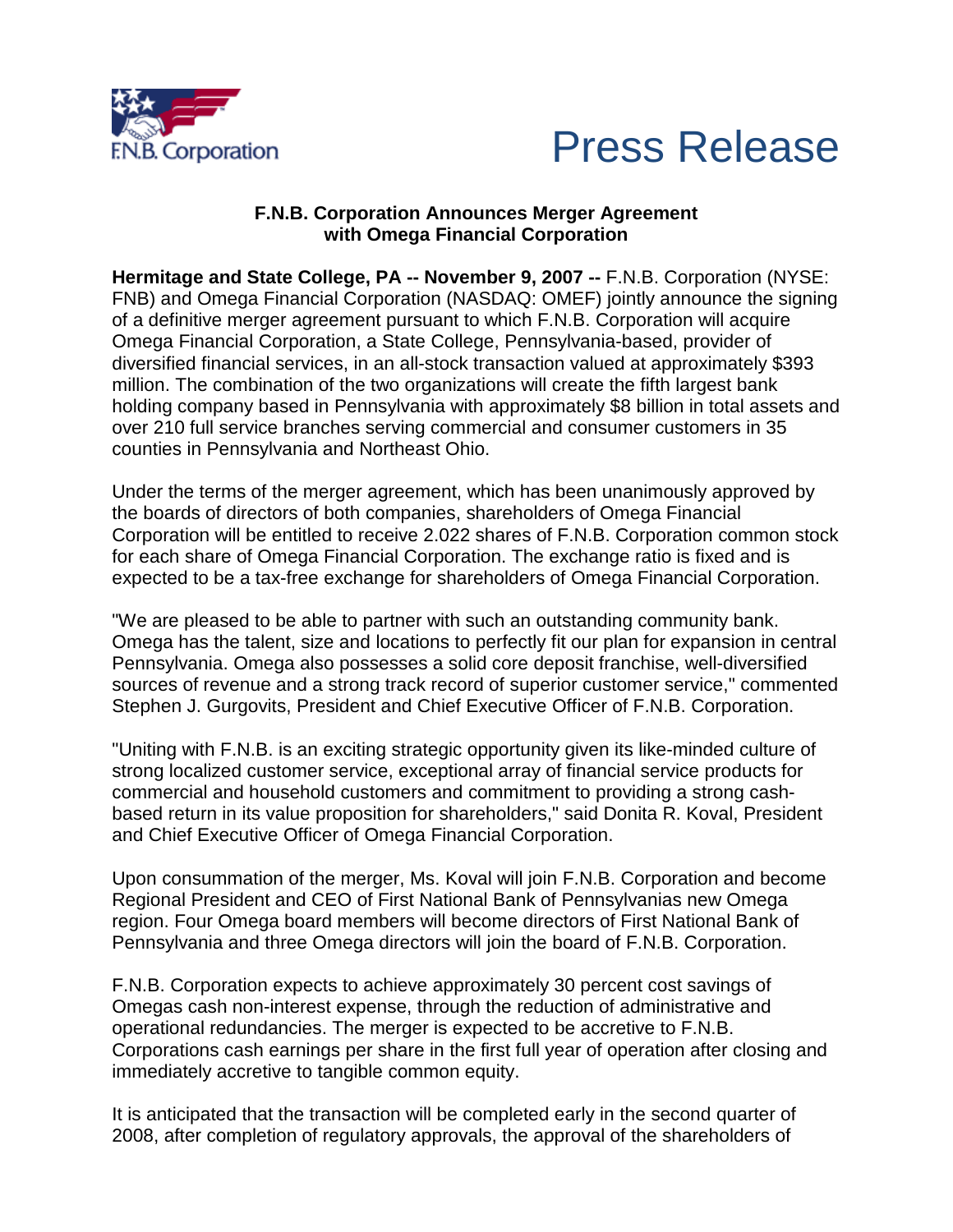Omega Financial Corporation and F.N.B. Corporation and the satisfaction of other closing conditions.

# **CONFERENCE CALL**

Management will host a conference call to discuss the transaction, today, Friday, November 9, 2007, at 10:00 AM Eastern Time. Hosting the call will be Stephen J. Gurgovits, President and Chief Executive Officer, and Brian F. Lilly, Chief Financial Officer. The call can be accessed via telephone by dialing (888) 230-5492 or (913) 312- 6676 for international callers, and entering confirmation number 8460824.

A replay of the call will be available from 12:00 PM Eastern Time on the day of the call until midnight Eastern Time on November 23, 2007. The replay can be accessed by dialing (888) 203-1112, or (719) 457-0820 for international callers, and entering confirmation number 8460824. A presentation and transcript of managements prepared remarks will be posted to the Shareholder and Investor Relations section of F.N.B. Corporations Web site at www.fnbcorporation.com.

## **ADDITIONAL INFORMATION ABOUT THE MERGER**

F.N.B. Corporation and Omega Financial Corporation will file a joint proxy statement/prospectus and other relevant documents with the SEC in connection with the merger. The joint proxy statement/prospectus will be mailed to the shareholders of F.N.B. and Omega. SHAREHOLDERS OF F.N.B. AND OMEGA ARE ADVISED TO READ THE JOINT PROXY STATEMENT/PROSPECTUS WHEN IT BECOMES AVAILABLE AND ANY OTHER RELEVANT DOCUMENTS FILED WITH THE SEC, AS WELL AS ANY AMENDMENTS OR SUPPLEMENTS TO THOSE DOCUMENTS, BECAUSE THEY WILL CONTAIN IMPORTANT INFORMATION.

The joint proxy statement/prospectus and other relevant materials (when they become available), and any other documents filed by F.N.B. with the SEC, may be obtained free of charge at the SECs Web site at www.sec.gov. In addition, investors and security holders may obtain free copies of the documents filed with the SEC by F.N.B. Corporation by contacting James Orie, F.N.B. Corporation, One F.N.B. Boulevard, Hermitage, PA 16148, telephone: (724) 983-3317 and by Omega by contacting Daniel Warfel, CFO, Omega Financial Corporation, 366 Walker Drive, P.O. Box 298, State College, PA 16804-0298, telephone: (814) 231-5778.

F.N.B. and its directors, executive officers and other members of its management and employees may be deemed to be participants in the solicitation of proxies from its shareholders in connection with the proposed merger. Information concerning such participants ownership of F.N.B. common stock is set forth in the F.N.B.s proxy statements and Annual Reports on Form 10-K, previously filed with the SEC. Additional information about the interests of those participants may be obtained from reading the joint proxy statement/prospectus relating to the merger when it becomes available.

Omega and its directors, executive officers and other members of its management and employees may be deemed to be participants in the solicitation of proxies from its shareholders in connection with the proposed merger. Information concerning such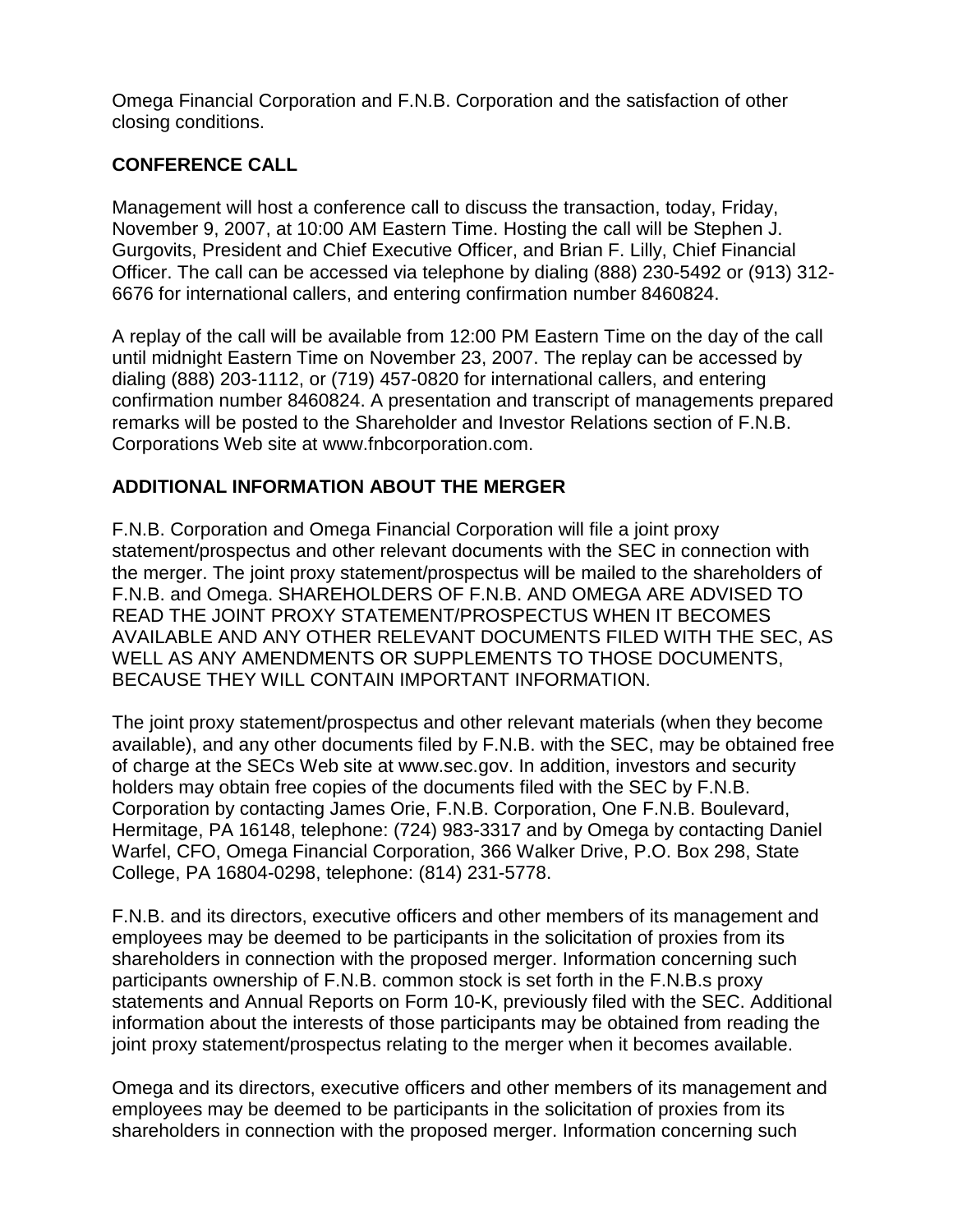participants ownership of Omega common stock is set forth in the Omegas proxy statements and Annual Reports on Form 10-K, previously filed with the SEC. Additional information about the interests of those participants may be obtained from reading the joint proxy statement/prospectus relating to the merger when it becomes available. This communication does not constitute an offer of any securities for sale.

# **Forward-looking Statements**

Certain statements in this press release, including, without limitation, statements as to the impact of the merger, statements as to F.N.B.s, Omegas, or their respective management's beliefs, expectations or opinions, and all other statements in this press release, other than historical facts, are forward-looking statements, as such term is defined in the Securities Exchange Act of 1934, which are intended to be covered by the safe harbors created thereby. Forward-looking statements are subject to risks and uncertainties, are subject to change at any time and may be affected by various factors that may cause actual results to differ materially from the expected or planned results. In addition to the factors discussed above, certain other factors, including without limitation, a significant increase in competitive pressures among financial institutions; changes in the interest rate environment that may reduce interest margins; changes in prepayment speeds, loan sale volumes, charge-offs and loan loss provisions; less favorable than expected general or local economic or political conditions; legislative or regulatory changes that may adversely affect the businesses in which F.N.B. or Omega is engaged; technological issues which may adversely affect F.N.B.s or Omegas financial operations or customers; changes in the securities markets and other risks detailed from time to time in F.N.B.s and Omegas filings with the SEC can cause actual results and developments to be materially different from those expressed or implied by such forward-looking statements. F.N.B. and Omega may not be able to complete the proposed merger on the terms summarized above or other acceptable terms, or at all, due to a number of factors, including the failure to obtain approval of their respective shareholders, regulatory approvals or to satisfy other customary closing conditions. F.N.B. and Omega disclaim any intent or obligation to publicly update or revise any forward-looking statements, regardless of whether new information becomes available, future developments occur or otherwise.

### **About F.N.B. Corporation**

F.N.B. Corporation, headquartered in Hermitage, PA, is a diversified financial services company with total assets of \$6.1 billion at September 30, 2007. F.N.B. is a leading provider of commercial and retail banking, wealth management, insurance, merchant banking and consumer finance services in Pennsylvania and Ohio, where it owns and operates First National Bank of Pennsylvania, First National Trust Company, First National Investment Services Company, LLC, F.N.B. Investment Advisors, Inc., First National Insurance Agency, LLC, F.N.B. Capital Corporation, LLC and Regency Finance Company. It also operates consumer finance offices in Tennessee and loan production offices in Tennessee and Florida.

Mergent Inc., a leading provider of business and financial information about publicly traded companies, has recognized F.N.B. Corporation as a Dividend Achiever. This annual recognition is based on the Corporations outstanding record of increased